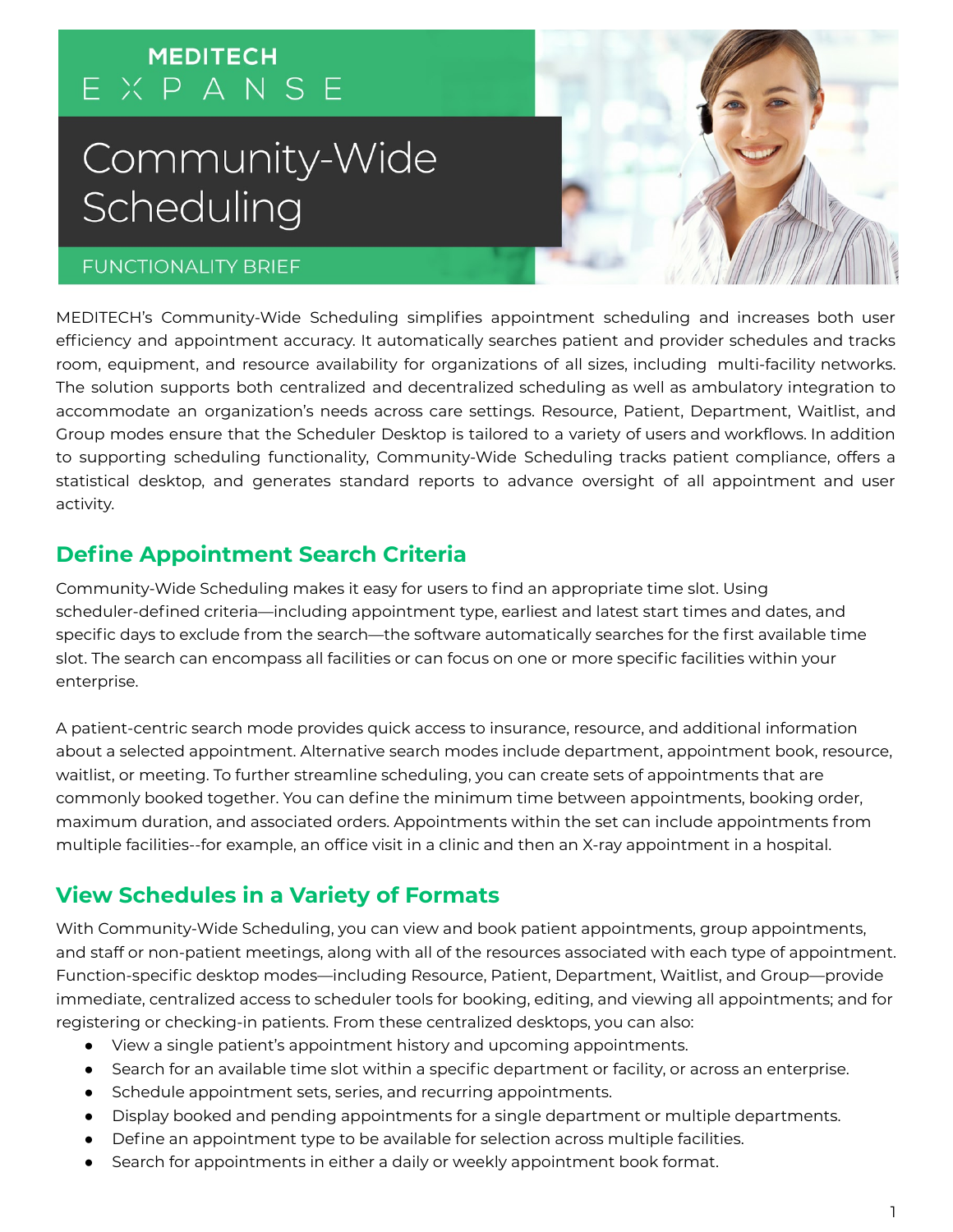• Cancel or reschedule appointments using drag-and-drop and cut-and-paste functionality while maintaining the original appointment criteria.

| Location: Radiology<br>Resource<br>Patient<br>Department<br><b>Radiology Technologists</b><br>Waitlist<br>Thu Mar 02, 2017<br>Appts on Waitlist 29<br>$\left  \right $<br>$\rightarrow$ $\rightarrow$<br>Group<br>$\bullet$<br>$C =$<br>Week Month<br>44<br>Dav<br>$\Box$ +<br>$    -    +$<br> b <br>$\blacksquare$<br>Find<br><b>Book</b><br>$\mathbb{Z}$ .<br><b>ES</b> CALC<br><b>E</b> CALA<br><b>E MACO</b><br><b>MART</b><br>(4)<br>Pending<br><b>Contract Contract Contract</b><br><b>STATE</b><br><b>The Common</b><br>- -<br>[5]73%<br>[5] 81%<br>$[2]$ 26%<br>[6]70%<br>Edit<br>00<br>07<br>30<br>View<br>Bare.John<br><b>OASimons, Frank</b><br><other groups=""><br/>00<br/><b>Mammo Appts</b><br/>Set<br/>08<br/>Fisher, Wendi<br/>401-543-4057<br/>781-774-7000<br/>Other Locations<br/>30<br/>Recurring<br/><b>BaStaff Meeting</b><br/>405-443-4951<br/>00<br/>Upper GI<br/>09<br/>Orders<br/><b>Mammo Appts</b><br/>Radiology<br/>30<br/>Letter<br/>Brown, Thomas<br/>00<br/>Francis, Leslie<br/>10<br/>Compliancy<br/>401-456-5045<br/>781-774-5435<br/>30<br/>NUC MED - CARDIAC<br/><mult 2="" appts=""><br/>00<br/><b>Mammo Appts</b><br/>11<br/>30<br/>Radiology<br/>Register<br/>00<br/>Lunch<br/>Lunch<br/>Lunch<br/>12<br/>30<br/>Lunch<br/>Edit Reg<br/>00<br/>Cooke, Henry<br/>Gray, Michael<br/>13<br/>401-445-0594<br/>401-445-6044<br/><b>Ok Johnson, David</b><br/>30<br/>Fix Reg Type<br/>00<br/>774-781-3345<br/>Upper GI<br/>Gray, Theresa<br/>King, Lauren<br/>14<br/>Falls, Kenneth<br/>401-445-6069<br/>30<br/>401-556-7064<br/>Reports<br/>401-556-0548<br/>NUC MED - CARDIAC<br/>00<br/>Johnson, Robert<br/><b>公</b>Harrington, John<br/>15<br/>Preferences<br/><b>O</b>Braga, Henry<br/>401-334-0543<br/>Radiology<br/>401-445-0665<br/>30<br/>00<br/>781-774-7774<br/><b>EMR</b><br/>16<br/>30<br/><b>Gray, Thomas A</b><br/>Pre-Screen</mult></other> |    | Facility: Canton Medical Center<br><b>607:00-07:30: Undefined</b> |  |              |  |  |                    |
|------------------------------------------------------------------------------------------------------------------------------------------------------------------------------------------------------------------------------------------------------------------------------------------------------------------------------------------------------------------------------------------------------------------------------------------------------------------------------------------------------------------------------------------------------------------------------------------------------------------------------------------------------------------------------------------------------------------------------------------------------------------------------------------------------------------------------------------------------------------------------------------------------------------------------------------------------------------------------------------------------------------------------------------------------------------------------------------------------------------------------------------------------------------------------------------------------------------------------------------------------------------------------------------------------------------------------------------------------------------------------------------------------------------------------------------------------------------------------------------------------------------------------------------------------------------------------------------------------------------------------------------------------------------------------------------------------------------------------------------------------------------------------------------------------------------------------------------------------------------------------------------------|----|-------------------------------------------------------------------|--|--------------|--|--|--------------------|
|                                                                                                                                                                                                                                                                                                                                                                                                                                                                                                                                                                                                                                                                                                                                                                                                                                                                                                                                                                                                                                                                                                                                                                                                                                                                                                                                                                                                                                                                                                                                                                                                                                                                                                                                                                                                                                                                                                |    |                                                                   |  |              |  |  |                    |
|                                                                                                                                                                                                                                                                                                                                                                                                                                                                                                                                                                                                                                                                                                                                                                                                                                                                                                                                                                                                                                                                                                                                                                                                                                                                                                                                                                                                                                                                                                                                                                                                                                                                                                                                                                                                                                                                                                |    |                                                                   |  |              |  |  |                    |
|                                                                                                                                                                                                                                                                                                                                                                                                                                                                                                                                                                                                                                                                                                                                                                                                                                                                                                                                                                                                                                                                                                                                                                                                                                                                                                                                                                                                                                                                                                                                                                                                                                                                                                                                                                                                                                                                                                |    |                                                                   |  |              |  |  |                    |
|                                                                                                                                                                                                                                                                                                                                                                                                                                                                                                                                                                                                                                                                                                                                                                                                                                                                                                                                                                                                                                                                                                                                                                                                                                                                                                                                                                                                                                                                                                                                                                                                                                                                                                                                                                                                                                                                                                |    |                                                                   |  |              |  |  |                    |
|                                                                                                                                                                                                                                                                                                                                                                                                                                                                                                                                                                                                                                                                                                                                                                                                                                                                                                                                                                                                                                                                                                                                                                                                                                                                                                                                                                                                                                                                                                                                                                                                                                                                                                                                                                                                                                                                                                |    |                                                                   |  |              |  |  | Change Status      |
|                                                                                                                                                                                                                                                                                                                                                                                                                                                                                                                                                                                                                                                                                                                                                                                                                                                                                                                                                                                                                                                                                                                                                                                                                                                                                                                                                                                                                                                                                                                                                                                                                                                                                                                                                                                                                                                                                                |    |                                                                   |  |              |  |  |                    |
|                                                                                                                                                                                                                                                                                                                                                                                                                                                                                                                                                                                                                                                                                                                                                                                                                                                                                                                                                                                                                                                                                                                                                                                                                                                                                                                                                                                                                                                                                                                                                                                                                                                                                                                                                                                                                                                                                                |    |                                                                   |  |              |  |  |                    |
|                                                                                                                                                                                                                                                                                                                                                                                                                                                                                                                                                                                                                                                                                                                                                                                                                                                                                                                                                                                                                                                                                                                                                                                                                                                                                                                                                                                                                                                                                                                                                                                                                                                                                                                                                                                                                                                                                                |    |                                                                   |  |              |  |  |                    |
|                                                                                                                                                                                                                                                                                                                                                                                                                                                                                                                                                                                                                                                                                                                                                                                                                                                                                                                                                                                                                                                                                                                                                                                                                                                                                                                                                                                                                                                                                                                                                                                                                                                                                                                                                                                                                                                                                                |    |                                                                   |  |              |  |  | Pre-Register       |
|                                                                                                                                                                                                                                                                                                                                                                                                                                                                                                                                                                                                                                                                                                                                                                                                                                                                                                                                                                                                                                                                                                                                                                                                                                                                                                                                                                                                                                                                                                                                                                                                                                                                                                                                                                                                                                                                                                |    |                                                                   |  |              |  |  | <b>Express Reg</b> |
|                                                                                                                                                                                                                                                                                                                                                                                                                                                                                                                                                                                                                                                                                                                                                                                                                                                                                                                                                                                                                                                                                                                                                                                                                                                                                                                                                                                                                                                                                                                                                                                                                                                                                                                                                                                                                                                                                                |    |                                                                   |  |              |  |  | Forms/Cards        |
|                                                                                                                                                                                                                                                                                                                                                                                                                                                                                                                                                                                                                                                                                                                                                                                                                                                                                                                                                                                                                                                                                                                                                                                                                                                                                                                                                                                                                                                                                                                                                                                                                                                                                                                                                                                                                                                                                                |    |                                                                   |  |              |  |  |                    |
|                                                                                                                                                                                                                                                                                                                                                                                                                                                                                                                                                                                                                                                                                                                                                                                                                                                                                                                                                                                                                                                                                                                                                                                                                                                                                                                                                                                                                                                                                                                                                                                                                                                                                                                                                                                                                                                                                                |    |                                                                   |  |              |  |  |                    |
|                                                                                                                                                                                                                                                                                                                                                                                                                                                                                                                                                                                                                                                                                                                                                                                                                                                                                                                                                                                                                                                                                                                                                                                                                                                                                                                                                                                                                                                                                                                                                                                                                                                                                                                                                                                                                                                                                                |    |                                                                   |  |              |  |  |                    |
| 30<br>▼                                                                                                                                                                                                                                                                                                                                                                                                                                                                                                                                                                                                                                                                                                                                                                                                                                                                                                                                                                                                                                                                                                                                                                                                                                                                                                                                                                                                                                                                                                                                                                                                                                                                                                                                                                                                                                                                                        | 00 |                                                                   |  | 978-456-8044 |  |  | Pat Comments       |

# **Manage Group Appointments**

A Group Scheduling Desktop enables users to book and manage multiple patients to schedule group appointments (e.g., group therapy). When managing group appointments you can:

- Move members from one group to another.
- Edit, cancel, or reschedule existing booked groups.
- Copy single or series group appointments for future sessions.
- View details of a booked group, including an audit trail.
- Record copayments collected from patients.
- Enter group notes at any point during the group management process.
- Document patient arrival or unexpected absence, or cancel an appointment.
- Trigger charge and collection batches to the Billing Department upon appointment completion.

#### **Minimize Scheduling Errors and Missed Appointments**

Real-time access to patient information across care settings ensures accuracy and protects against scheduling errors. User-defined rules flag dangerous or unusual values, preventing harmful or costly errors. Conflict rules are organization-defined and can be based on the patient's gender, age, insurance, or other scheduled appointments. The system highlights any existing conflicts for schedulers (e.g., resource groups, or appointment sets), and flags patients who are frequent no-shows or have a history of bad debt.

A compliancy routine on the desktop takes this a step further by offering a single area from which users can track patient non-compliance.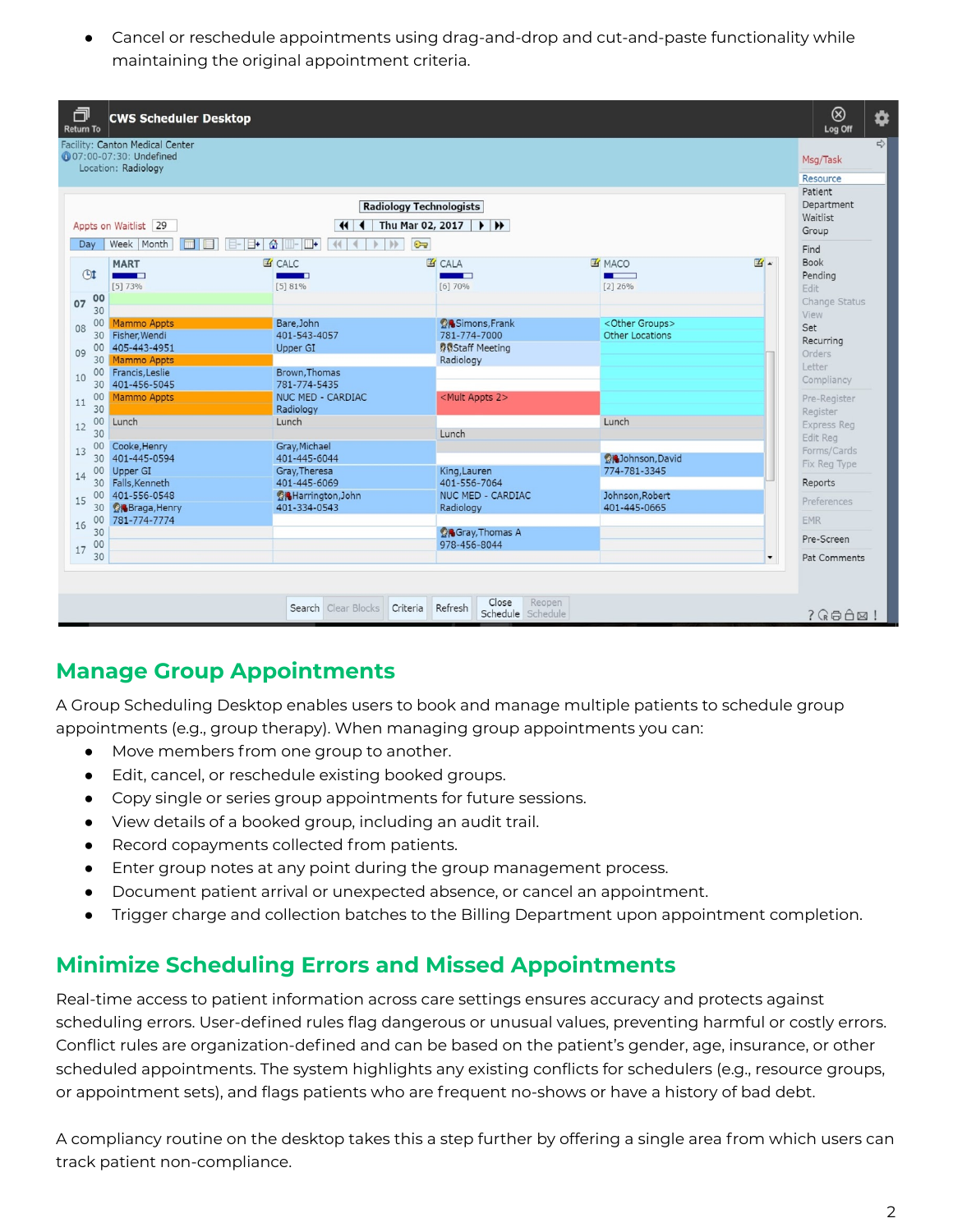To prevent missed appointments and promote timely follow-up care, your organization can create templates for letters and messages. You can define the specific events that trigger letters and messages, along with appointment-specific instructions. Examples include:

- Appointment reminders
- Cancellation notices
- Health maintenance reminders (mammograms, physical exams, etc.).

#### **Improve Resource Allocation**

Community-Wide Scheduling helps your staff manage personnel, rooms, and equipment through organization-defined resource schedules. Staff can use a basic resource schedule template or create new schedules. In either case, the schedule will reflect any time or use restrictions for equipment and rooms, as well as the practices of specific physicians. When creating resource schedules, you can:

- Link appointment types with specific days or resources.
- Determine whether a resource can be overbooked or scheduled during unavailable times.
- View combined schedules for multiple resources as a single grid.
- Define appointment duration based on appointment type and/or resource.
- Collect data to evaluate the efficiency and frequency of resource use.
- Enable managers to plan and schedule staff meetings.
- Drag and drop, copy and paste, or transfer appointments on the Scheduling Grid.

# **Manage Waitlists to Optimize Appointment Utilization**

A Waitlist, accessible from the Scheduler Desktop, provides an efficient way to manage incoming pending appointment requests and to view the pending appointments for specific locations. From the Waitlist, staff can schedule patients as soon as an appropriate time slot becomes available, minimizing or eliminating inefficiency due to cancellations. The Waitlist enables schedulers to:

- Maintain and prioritize waitlisted appointment lists.
- Track how long a patient remains on a Waitlist.
- Easily move patients from the Waitlist to scheduled appointment times.
- Record latest dates acceptable for patient appointments.
- Prioritize lists of patients waiting for specific appointments.

Schedulers also benefit from patient compliance tracking. For each patient, staff can access: the number of booked or attended appointments, whether the patient was a no-show or cancellation, and the patient's check in/out times.

# **Review Scheduling Reports and Statistics**

From the Scheduler Desktop, users can access standard and custom reports with the click of a button. This allows them to see daily appointment schedules, pending/waitlisted appointments, appointment activity, and more. Managers can easily evaluate appointment and Waitlist statistics using the Community-Wide Scheduling Statistical Desktop. This desktop provides an easy way to compile appointment, compliance, location, and wait-time statistics. Managers can narrow the focus of the information by selecting various combinations of dates, facilities, locations, resources, resource groups, appointments, and appointment statuses. They can also view and print the extended details of appointment or wait-time statistics, including patient name(s) and appointment date and time.

Taking reporting a step further, your organization's stakeholders can review census data in Business and Clinical Analytics to gauge patient volumes, monitor patient trends, and manage occupancy levels.